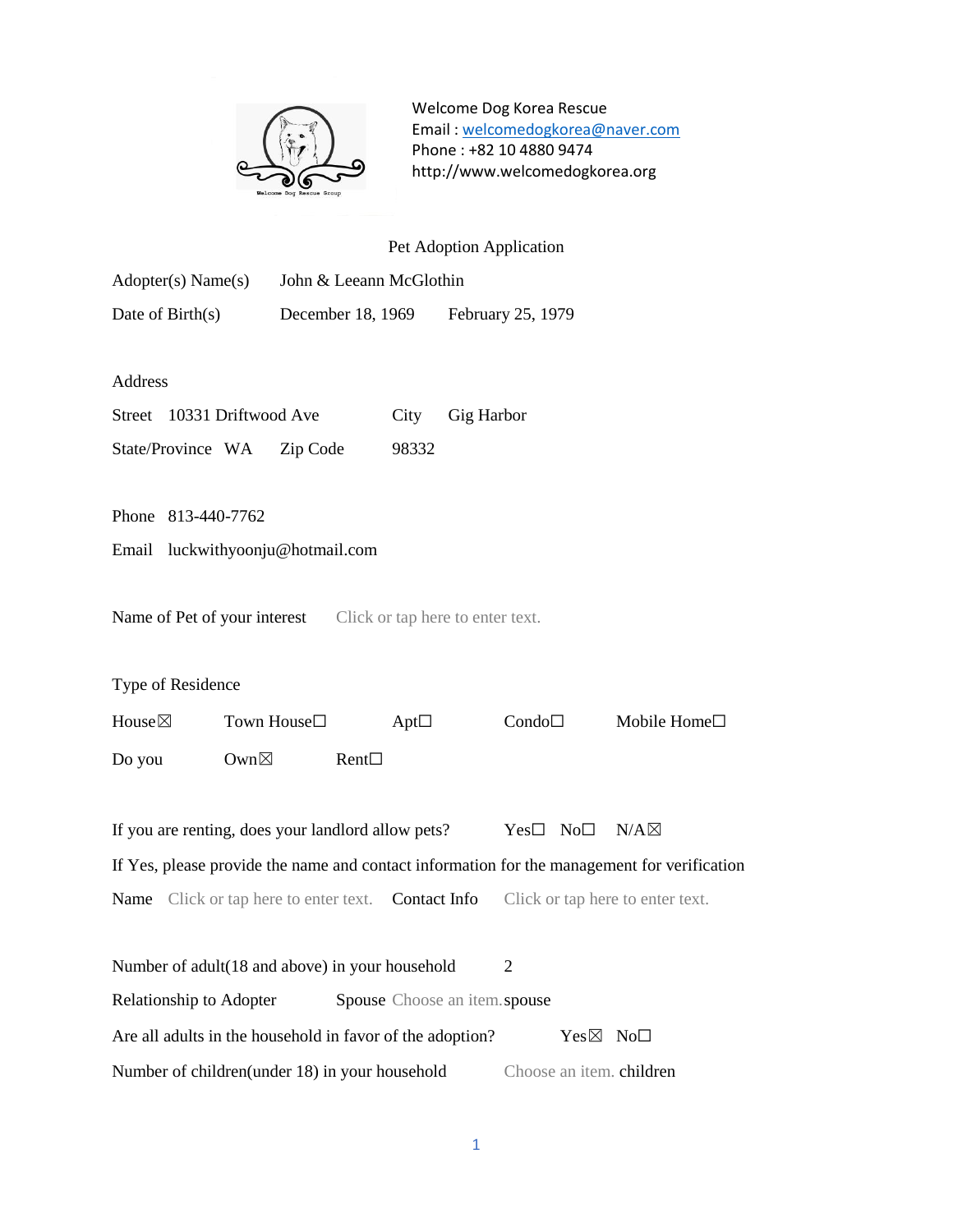

How old are they? Ex) 1, 3, and 14 Click or tap here to enter text. Are any of the family members allergic to dogs? Yes $\square$  No $\boxtimes$ In the event of an emergency, what is the estimated vet bill you can afford? \$under 3000

Type of Fence

Chain-linked□ Brick□ Wooden⊠ None□ Other Click or tap here to enter text. Height of the fence  $6'(ft)$ 

The dog will stay Indoor⊠ Outdoor□ Both□ If both, the dog stay outside Choose an item. hours a day.

Have you own a pet/pets before? Yes $\boxtimes$  No $\Box$  Currently Own $\boxtimes$ 

If you answered "Yes" above but no longer have a pet, please explain what happened.

Click or tap here to enter text.

If you answered "Currently own" above, please state the breed, personality, and age of the pet(s)

| Type dog |          |                 | Breed Shih Tzu |                                  |  |  |  |
|----------|----------|-----------------|----------------|----------------------------------|--|--|--|
|          | Age $10$ |                 | Personality    | Gentle, Behavior, Sweet          |  |  |  |
| Type dog |          |                 | Breed Shih Tzu |                                  |  |  |  |
|          | Age      | $\overline{10}$ | Personality    | Lazy and Laid Back, Happy, Sweet |  |  |  |

If any of your current pets are dogs, are they fixed? Yes  $\boxtimes$  No $\Box$ 

If you answered "No" above, please explain why.

Click or tap here to enter text.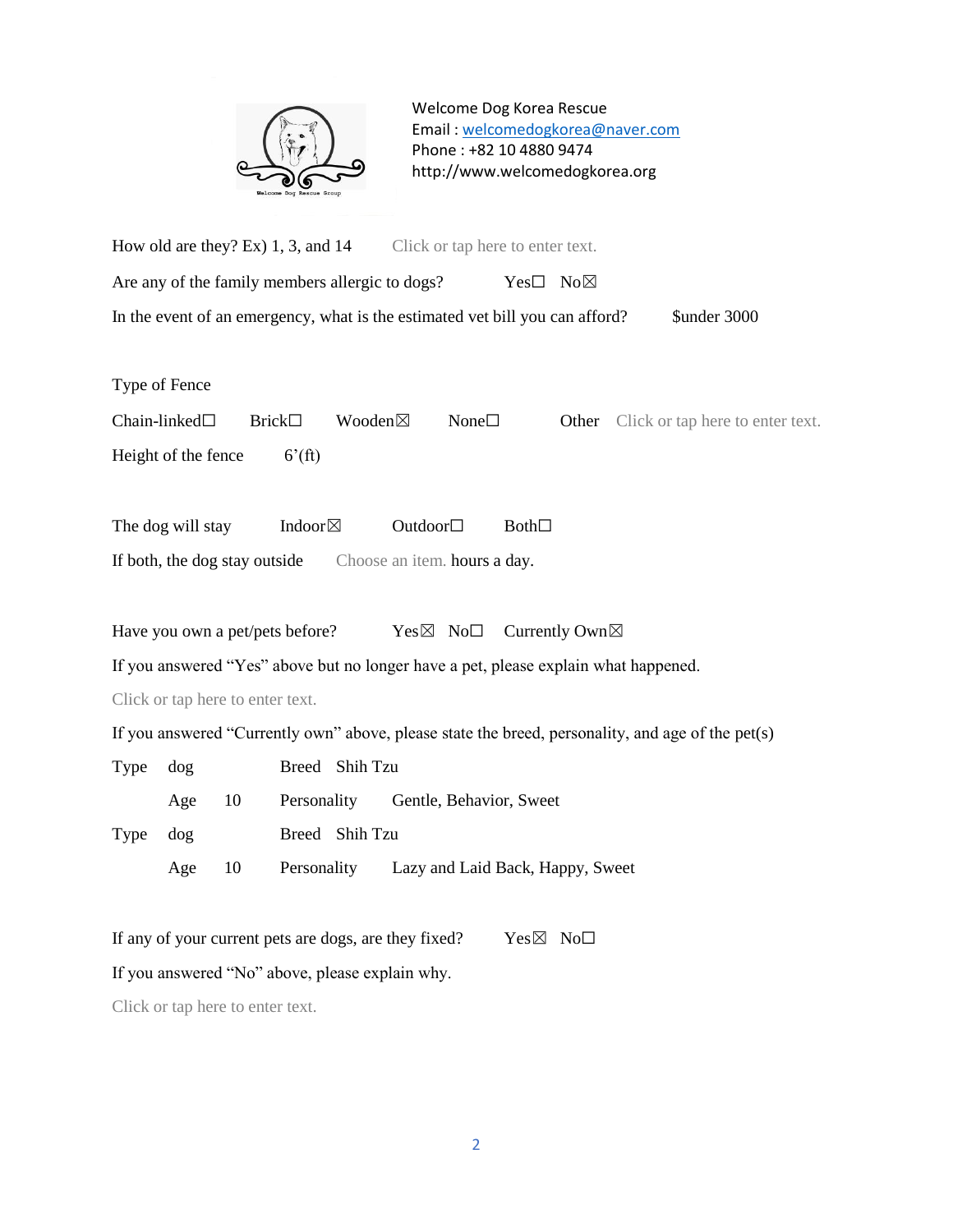

Do you have a primary vet?  $Yes \boxtimes No\square$ 

If you answered "Yes" above, please provide name and contact info

Name Petco Contact Info 360-377-9112

May be contact them? Yes $\square$  No $\square$ 

If you answered "No" as you do not have a primary vet, please explain.

We are changing our vet since we moved to new town.

Where will the dog sleep?

Bedroom or living room

How long will the dog be left alone in a regular day? 8 Hrs a day (John works at home 2-3 days a week and we always stay at home most of our weekends.)

What kind of experience do you have with dogs and which breeds?

We have been take care of our dogs since when they are 4 months old (Shih Tzu).

Other factors you feel that should be considered.

## N/A

Do you agree to keep in contact with the rescue group and share post-adoption stories on our facebook group 'Welcome Dog Korea Story'?

Yes⊠ No□